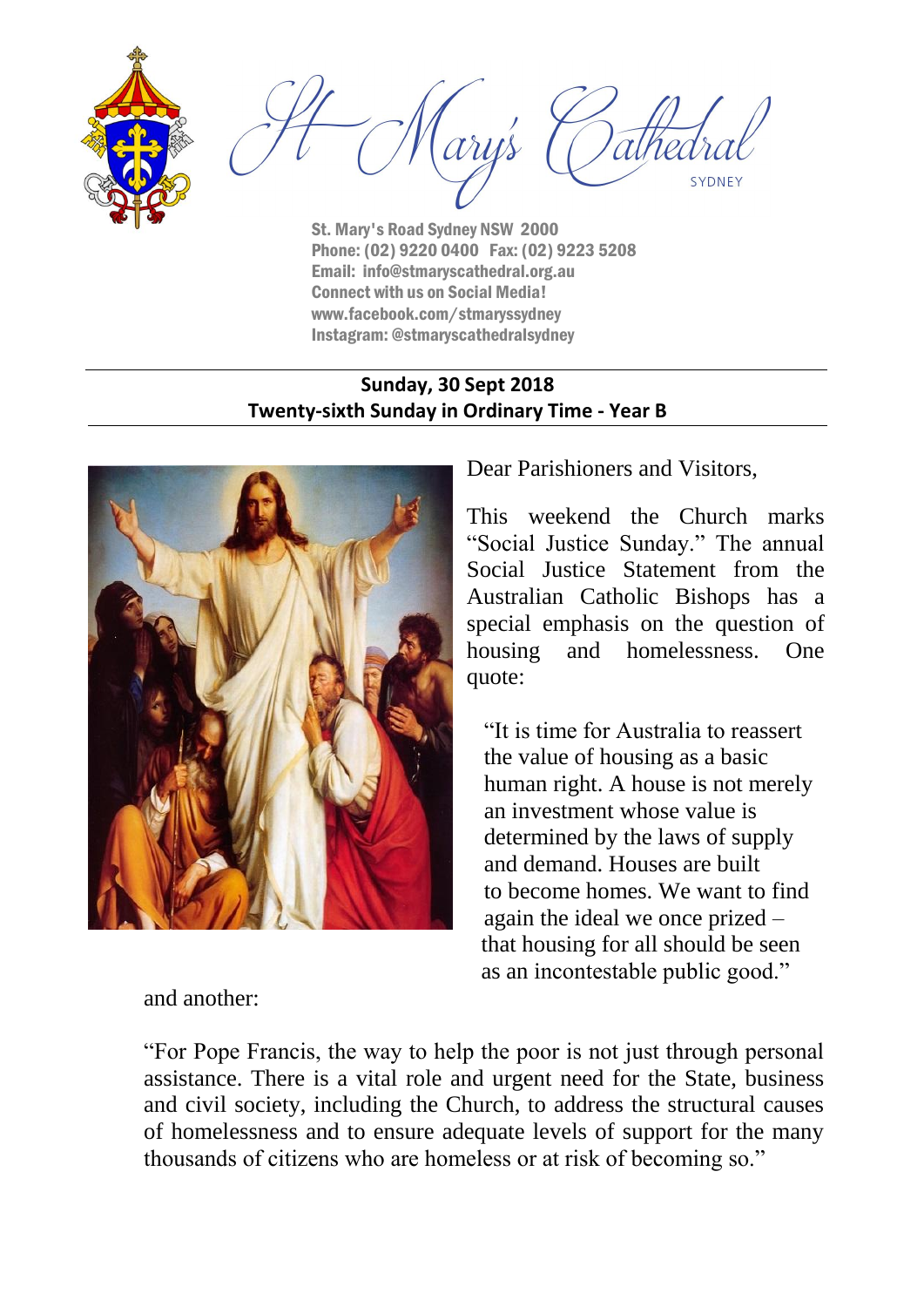There are some copies of the Social Justice Statement available near the doors of the cathedral, or you can find it online at **socialjustice.catholic.org.au**.

Next Sunday, October  $7<sup>th</sup>$ , the feast of Our Lady of the Rosary, we will be praying the Rosary here in the Cathedral at 2pm, with the particular intentions of family, the rekindling of faith, and the sanctification of the Church and the Clergy. I think this is one quite important way of responding to all the problems that are so apparent. Of course we must actively work in the Church to address issues of abuse, cover-up, and failures of every kind. But we must also pray, and pray well. And while as individuals there may be limits on what we can achieve visibly, there are no limits on what we might achieve through an alliance of prayer together. So please join me next Sunday at 2pm, and bring your beads.

*Fr Don Richardson,* Dean

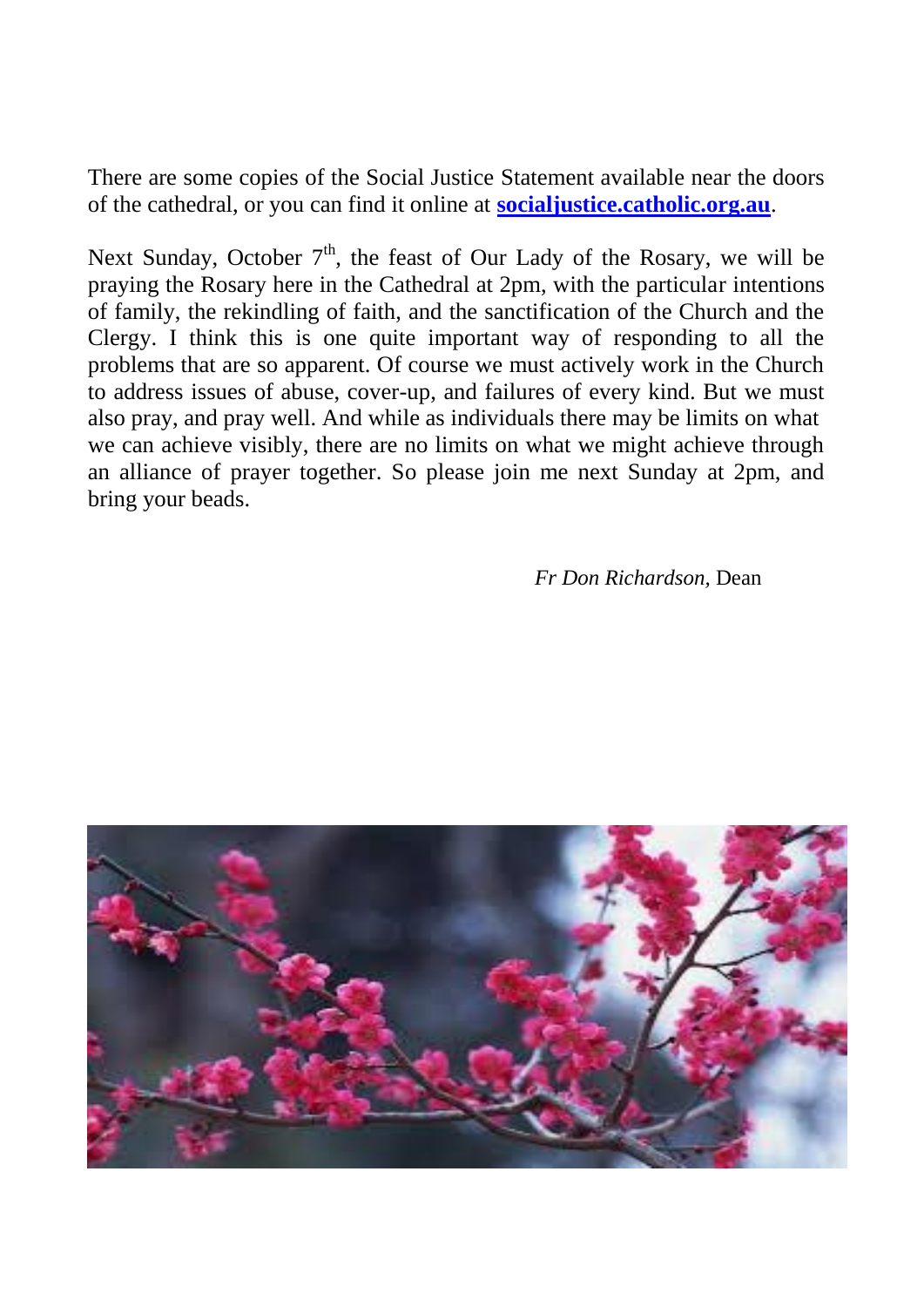# *Liturgy…*

## **First Reading Nm 11:25-29**

## **A reading from of the Prophet Numbers**

*Are you jealous on my account? Who decrees that all people may prophesy?*

The Lord came down in the Cloud. He spoke with Moses, but took some of the spirit that was on him and put it on the seventy elders. When the spirit came on them they prophesied, but not again.

Two men had stayed back in the camp; one was called Eldad and the other Medad. The spirit came down on them; though they had not gone to the Tent, their names were enrolled among the rest. These began to prophesy in the camp. The young man ran to tell this to Moses, 'Look', he said, Eldad and Medad are prophesying in the camp.' Then said Joshua the son of Nun, who had served Moses from his youth, 'My Lord Moses, stop them!' Moses answered him, 'Are you jealous on my account? If only the whole people of the Lord were prophets, and the Lord gave his Spirit to them all!'

# **The word of the Lord.**

## **Response: Thanks be to God!**



## **Responsorial Psalm Ps 18:8. 10. 12-14. R. v.9**

*(R.) The precepts of the Lord give joy to the heart***.**

1. The law of the Lord is perfect, it revives the soul. The rule of the Lord is to be trusted, it gives wisdom to the simple. (R.)

2. The fear of the Lord is holy, abiding forever. The decrees of the Lord are truth and all of them just. (R.)

3. So in them your servant finds instructions; great reward is in their keeping. But who can detect all his errors? From hidden faults acquit me. (R.)

4. From presumption restrain your servant and let it not rule me. Then shall I be blameless, clean from grave sin. (R.)

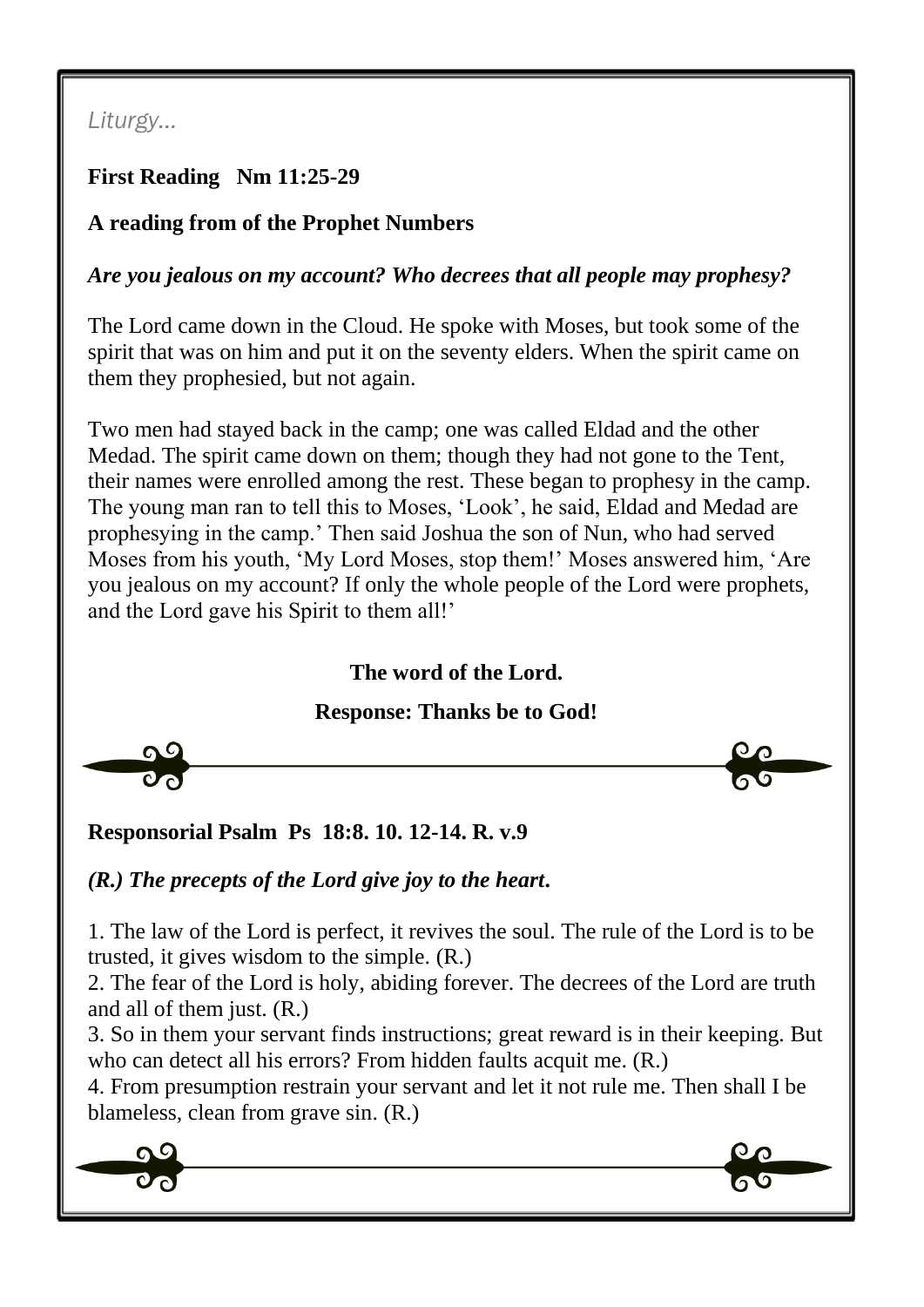## *Liturgy…*

# **Second Reading Jas 5:1-6**

## **A reading from the letter of St James**

## *Your wealth is rotting.*

An answer for the rich. Start crying, weep for the miseries that are coming to you. Your wealth is all rotting, your clothes are all eaten up by moths. All your gold and your silver are corroding away, and the same corrosion will be your own sentence, and eat into your body. It was a burning fire that you stored up as your treasure for the last days. Labourers mowed your fields, and you cheated them – listen to the wages that you kept back, calling out; realise that the cries of the reapers have reached the ears of the Lord of hosts. On earth you have had a life of comfort and luxury; in the time of slaughter you went on eating to your heart's content. It was you who condemned the innocent and killed them; they offered you no resistance**.**

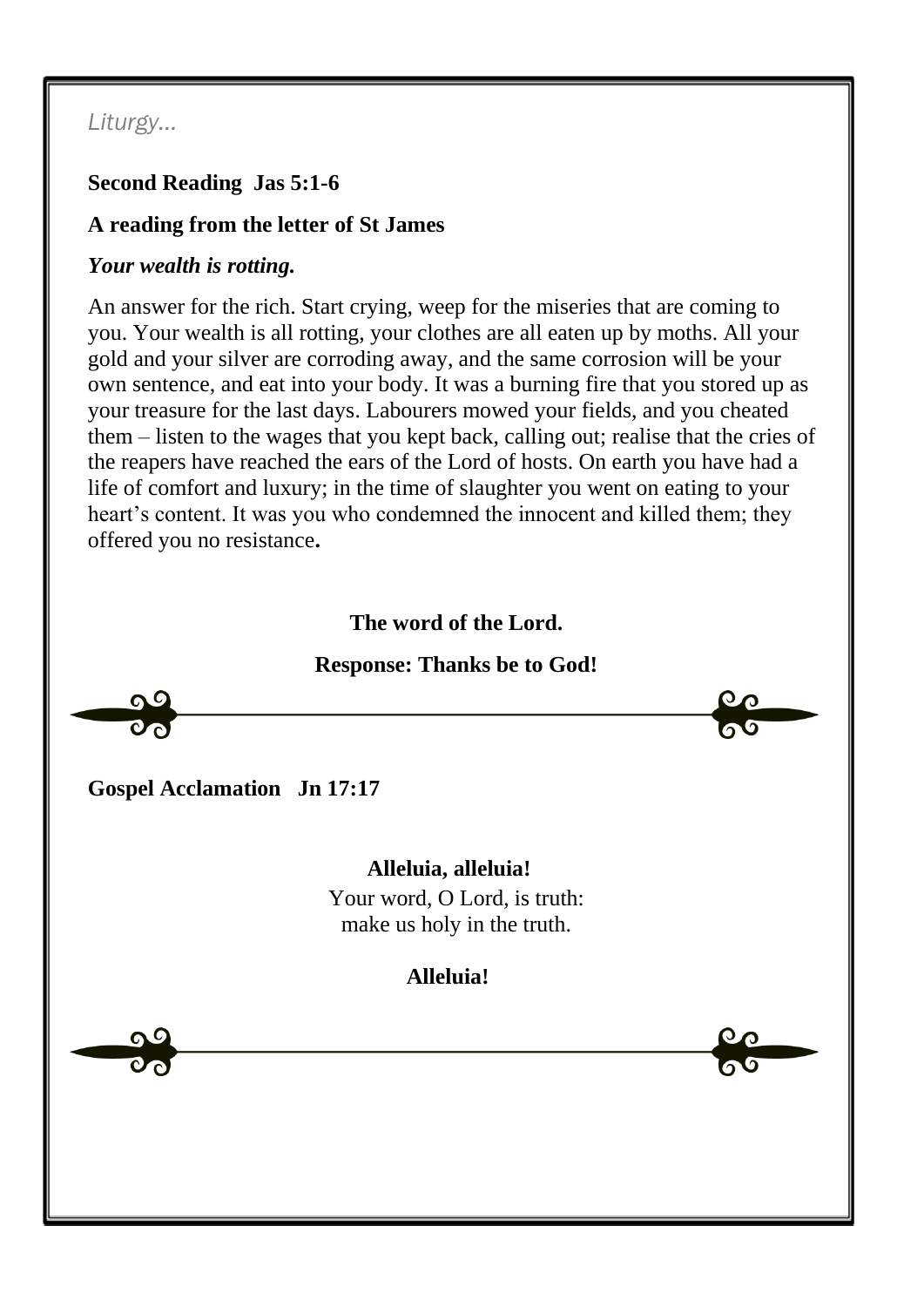*Liturgy…*

## **Gospel Mk 9:38-43. 45. 47-48**

## **A reading from the holy Gospel according to Mark**

## *Anyone who is not against us is for us. If your hand should cause you to sin, cut it off.*

John said to Jesus, 'Master, we saw a man who is not one of us casting out devils in your name; and because he was not one of us we tried to stop him.' But Jesus said, 'You must not stop him: no one who works a miracle in my name is likely to speak evil of me. Anyone who is not against us is for us.

'If anyone gives you a cup of water to drink just because you belong to Christ, then I tell you solemnly, he will most certainly not lose his reward.

'But anyone who is an obstacle to bring down one of these little ones who have faith, would be better thrown into the sea with a great millstone round his neck. And if your hand should cause you to sin, cut it off; it is better for you to enter into life crippled, than to have two hands and go to hell, into the fire that cannot be put out. And if your foot should cause you to sin, cut it off; it is better for you to enter into life lame, than to have two feet and be thrown into hell. And if your eye should cause you to sin, tear it out; it is better for you to enter into the kingdom of God with one eye, than to have two eyes and be thrown into hell where their worm does not die nor their fire go out.'

> **The Gospel of the Lord Response: Praise to you Lord Jesus Christ**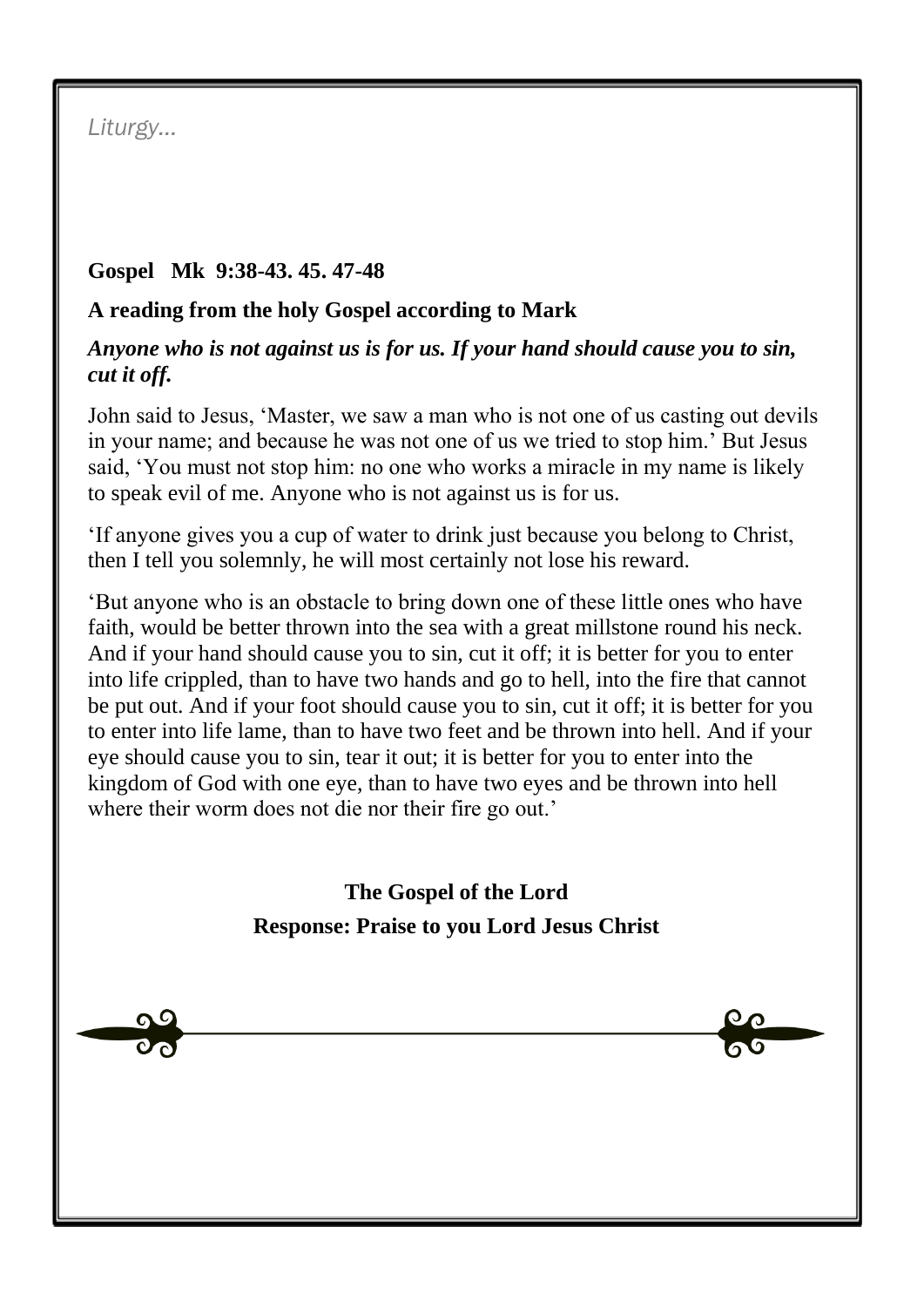

## **CATHEDRAL CLERGY**

Archbishop Anthony Fisher OP Father Donald Richardson, Dean Father Brendan Purcell Father Emmanuel Yoon Jae Seo Father Pierluigi Passoni

**CATHEDRAL STAFF** Chris Backhouse-Cathedral Sacristan Thomas Wilson-Director of Music Helen Morassut - General Manager, St Marys Cathedral Precinct

# A COPY OF THE CATHOLIC WEEKLY CAN BE PURCHASED FOR \$2

| <b>Weekend Mass</b>   | Saturday Vigil:                                                                                                                                                                                     | 6.00pm                                                    |
|-----------------------|-----------------------------------------------------------------------------------------------------------------------------------------------------------------------------------------------------|-----------------------------------------------------------|
|                       | Sunday:                                                                                                                                                                                             | 7.00am, 9.00am, 10.30am (Solemn High Mass);               |
|                       |                                                                                                                                                                                                     | 12.15pm Latin Mass in the extraordinary form; 6.00pm Mass |
| <b>Weekday Mass</b>   | Monday to Friday:                                                                                                                                                                                   | 6.45am, 1.10pm & 5.30pm                                   |
|                       | Saturday:                                                                                                                                                                                           | 9.00am & 12noon                                           |
|                       | Public Holidays:                                                                                                                                                                                    | 9am (or as advertised)                                    |
| <b>Reconciliation</b> | Monday-Friday:                                                                                                                                                                                      | 12noon - 1.00pm & 5.00pm - 5.25pm                         |
|                       | Saturday:                                                                                                                                                                                           | 11.30am - 11.55am, 4.30-5.30pm                            |
| <b>Vespers</b>        | NO WEEKDAY VESPERS DURING SCHOOL HOLIDAYS FROM                                                                                                                                                      |                                                           |
| (Evening Prayer)      | TUES, 02 OCT - THURS, 11 OCT<br>NO SUNDAY VESPERS & BENEDICTION DURING SCHOOL HOLIDAYS ON<br><b>SUN, 07 OCT</b><br>SATURDAY VESPERS & LAUDS CONTINUES AS USUAL DURING THE SCHOOL<br><b>HOLIDAYS</b> |                                                           |
|                       |                                                                                                                                                                                                     |                                                           |
|                       |                                                                                                                                                                                                     |                                                           |
|                       | Schedule below resumes on Sunday, 14 Oct.                                                                                                                                                           |                                                           |
|                       | Monday to Thursday: 5.00pm                                                                                                                                                                          |                                                           |
|                       | Saturday:                                                                                                                                                                                           | 5.30pm                                                    |
|                       | Sunday:                                                                                                                                                                                             | 5.00pm (with Benediction of the Blessed Sacrament)        |
|                       |                                                                                                                                                                                                     |                                                           |

### **LABOUR DAY SCHEDULE**

 **Cathedral Opening Hours: 7.30am – 6.30pm Cathedral Store Opening Hours: 10 am – 2.00pm Mass: 9.00am - Main Altar Full Peal for Labour Day: 1.00pm – Belfry**

\*\*COELIACS: Special Provision is made for Coeliacs at the Cathedral. Those who are gluten intolerant may receive communion either from the Chalice or with a gluten low host. Application should be made to the Sacristan before Mass.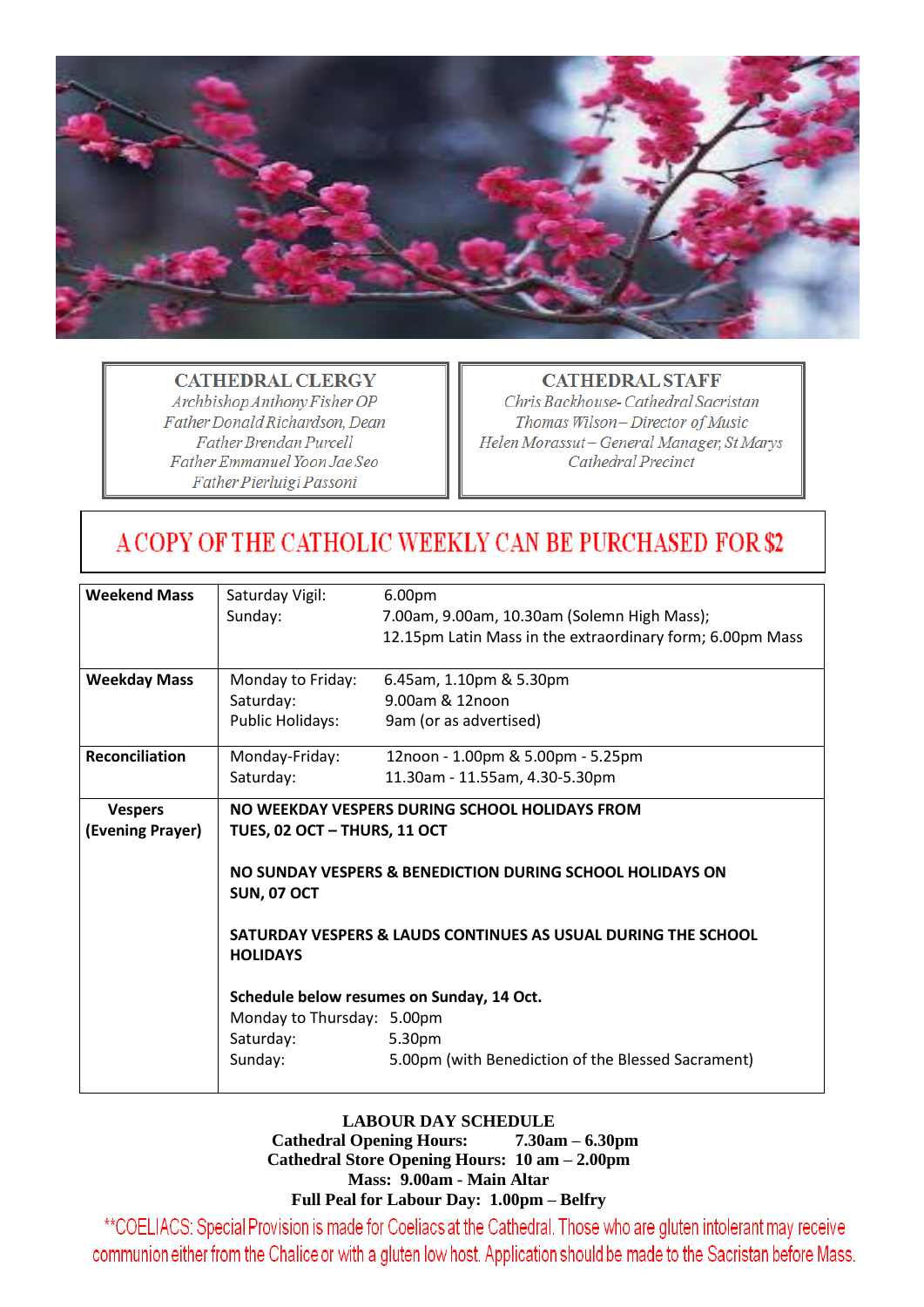

### **CATHEDRAL NOTICES ……**

### **STATEMENT: ST MARY'S CATHEDRAL - INTRODUCTION OF ELECTRONIC DONATION PLATES**

St Mary's Cathedral Sydney, has introduced an electronic donation option to parishioners and visitors who have asked for an alternate way to donate.

It is the second Cathedral in Australia to offer an electronic means to accept donations.

Opened in 1868, St Mary's Cathedral is a sacred place of worship, has heritage status and is also one of Sydney's most iconic tourism sites, welcoming more than 3000 visitors a day and all donations go towards the upkeep and maintenance of this historical church.

**NEW-LOOK CATHOLIC WEEKLY.** Today begins a new chapter in The Catholic Weekly with a redesign to provide a more contemporary look and feel. Buy your copy of the new-look Catholic Weekly newspaper available here at the church for \$2. Take out a 12-month subscription and go into the draw to win an iPad. See the paper for details.

### **FULL TUITION SCHOLARSHIPS TO ST MARY'S CATHEDRAL COLLEGE.** Boys

currently in year 2 are invited to audition as members of the prestigious St. Mary's Cathedral Choir to begin in 2019. All students receive full-tuition scholarships to St Mary's Cathedral College when placed as Cathedral Choristers. Please contact our Music Administrator to arrange an audition or for

more information visit **[music@stmaryscathedral.org.au](mailto:music@stmaryscathedral.org.au)** or by visiting **[https://cathedralchoir.sydney/about/choriste](https://cathedralchoir.sydney/about/choristers/) [rs/.](https://cathedralchoir.sydney/about/choristers/)**

### **SOCIAL JUSTICE STATEMENT**

We celebrate Social Justice Sunday on 30 September. This year, the Australian Bishops' Social Justice Statement is entitled: 'A Place to Call Home: Making a home for everyone in our Land'. The Statement challenges us all to confront Australia's growing rate of homelessness and unaffordable housing. For further details visit.

**[www.socialjustice.catholic.org.au](http://www.socialjustice.catholic.org.au/)** or call **(02) 8306 3499**.

### **FREE SUNDAY TOUR OF ST MARY'S**

**CATHEDRAL:** Our tour guides would love to take you through the history of the Mother Church for Australian Catholics with a free tour every Sunday after the 10:30am Solemn Choral Mass. Please look out for the tour guide next to the organ console after Mass. All are welcome!

### **WORLD YOUTH DAY PANAMA 2019.**

The Catholic Archdiocese of Sydney invites young adults to pre-register for the WYD2019 Panama via Washington DC pilgrimage, which will be led by His Grace, Archbishop Anthony Fisher OP. **Pilgrims wishing to accept the offer of a subsidy need to pre-register by depositing a minimum, non-refundable deposit of \$1,000.** The deposit will confirm your place on the pilgrimage. The Archdiocese will then add \$1,000 to your account. The Indicative cost of the pilgrimage is \$8,686. For pilgrims considering the optional Mexico extension, the indicative total cost is \$9,786. Note that should the pilgrimage not go ahead as planned, all deposits shall be returned in full. For more information and deposit details please contact **abbel.gaspi;@sydneycatholic.org.**

#### **EMBRACE, YOUNG ADULTS GROUP.**

Embrace is St Mary's group for young people of 18-35 yrs old from all cultures and backgrounds. We meet **every Sunday at St Mary's Cathedral House, adjacent to the Cathedral, after the 6.00pm Mass.** Our activities and youth projects are designed to support spiritual development and encourage active practice of our faith. For **30 Sept** Embrace will celebrate their multicultural diversity with an *International Food Night*. All are welcome to join: please call/text Embrace